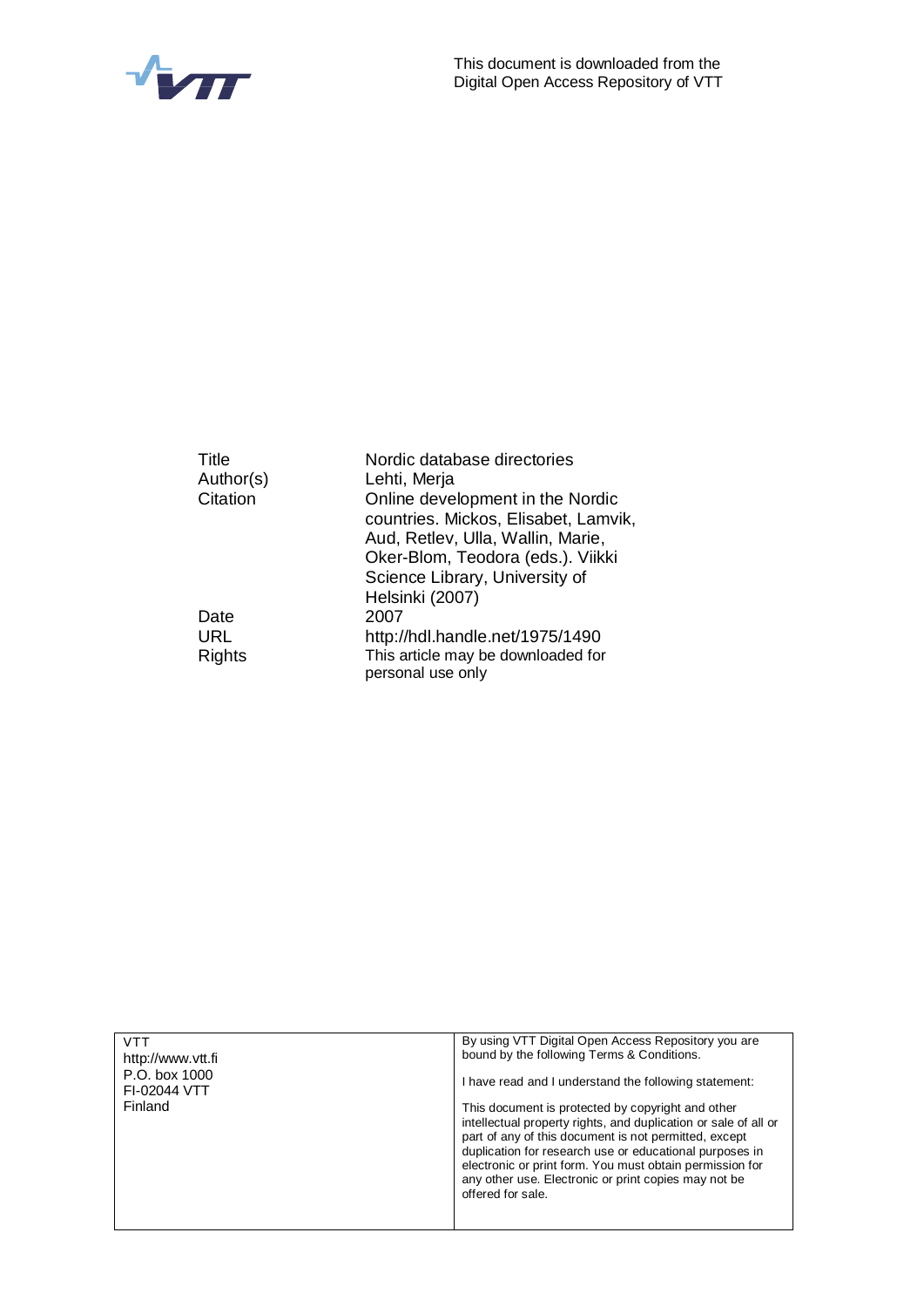# **NORDIC DATABASE DIRECTORIES**

**Merja Lehti, VTT Information Service This chapter was delivered January 2002**

How to promote Nordic business and economy, industry and culture from the viewpoint of the information and documentation branch? A lot of special know-how is produced in the Nordic countries to facilitate decisionmaking and to benefit the society as a whole. For 20 years NORDINFO directories of Nordic databases have contributed to facilitating and encouraging more effective use of Nordic "computerised information resources". NORDGUIDE 2001 is a unique resource with information about 1100 Nordic databases that are publicly available for searching.

# **The very beginning**

Back in 1974, Nordforsk (the Nordic co-operative body for technical and scientific research) took an initiative to an experimental data network for the information and documentation field. The project was called SCANNET and started in 1976 [2]. Up to 1985 SCANNET was a foundation and a project initiated by Nordforsk and financed by NORDINFO. SCANNET also was a data network for information retrieval purposes in the Nordic countries at end of the 1970's. From 1986 to the end of 1992 SCANNET was a long-term project within NORDINFO. Its main goal was to promote usage of Nordic online information resources and to co-ordinate Nordic co-operation in the field.

The first systematic inventory of Nordic databases was made in the late 1970's. NORDINFO set up a working group in 1978 to make an inventory of computerised information resources produced in the Nordic countries. Representatives of four countries made up the group: Ms. Lena Hakulin from Finland (chairwoman), Mr. Mogens Dahl from Denmark, Ms. Tove Molvig from Norway and Ms. Luise Kaiserfeld from Sweden. The primary goal set for the work was twofold: to make an inventory and estimation of databases produced for science, education, business and the economy and society as a whole, and to gather the results in a machine-readable catalogue [5 and 1].

Information of as many as 470 databases was gathered by an enquiry in the Nordic countries; even about manual catalogues and systems that could be foreseen to be later converted into a machine-readable format. About 80 % of the databases were machine-readable and 30 % could be used online. The work resulted in an internal report to NORDINFO in April, 1979, with further recommendations. A later outcome was NORDINFO publication No. 1, "Databasproduktion i Norden 1978" [1], given out in 1981 and presenting information about 300 databases, both bibliographic and non-bibliographic.

The members of the group e.g. recommended updating the information thus gathered, and even converting it into a database of publicly available Nordic databases, itself available online on the SCANNET network. This recommendation resulted in a project proposal called "Nordisk databasguide online". The main tasks of a new project group were [5]):

- § specifying the contents criteria and definitions of the database
- § gathering the necessary information nationally about online information systems and databases
- § planning of building up and testing the database
- § estimating the costs for the various phases
- § choosing information retrieval systems for testing.

Within SCANNET, NORDINFO in 1984 started an inventory of all Nordic databases that are publicly available for online information retrieval.

# **Co-ordinating**

The work was first co-ordinated as a project within SCANNET from 1984 onwards. SCANNET was to promote usage of Nordic information resources and co-ordinate Nordic efforts in the information and documentation field. After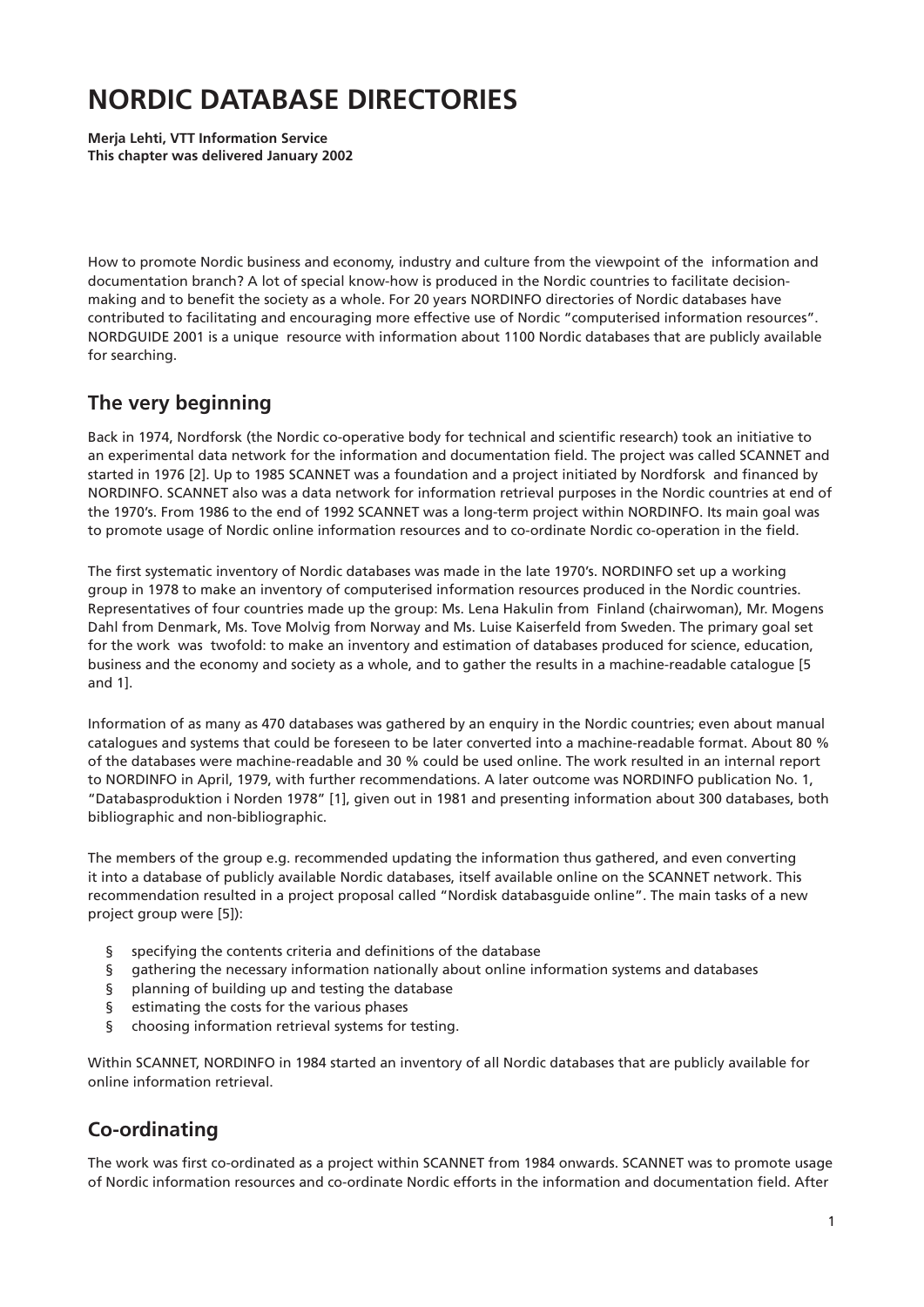incorporating SCANNET into NORDINFO's activities, the co-ordinating tasks were continued within NORDINFO by a special NORDGUIDE co-ordinator from 1993 to 1997. In 1998, the tasks of co-ordination, maintenance and development of the NORDGUIDE database were outplaced and commissioned to VTT Information Service in Finland on an annual contract. Malin Edström in Stockholm was the first co-ordinator at SCANNET in the 1980's, followed by Elisabet Mickos and later Maria von Hertzen at NORDINFO.

#### **A Nordic team in co-operation**

National contact organisations, the same from the very beginning, have been responsible for gathering and updating their own data in NORDGUIDE ever since the co-operation started. In 2001 they are:

Denmark INFOSCAN / Statens Information (previously Dansk DIANE Center) \* http://www.infoscan.dk/

Finland VTT Tietopalvelu (VTT Information Service) http://www.vtt.fi/inf/

**Norway** 

RBT, Riksbibliotektjenesten (National Office for Research Documentation, Academic and Special Libraries) http://www.rbt.no/

Sweden Kungliga tekniska högskolan. Biblioteket (Royal Institute of Technology Library) Ämnessökning - IDC

http://www.lib.kth.se/

Iceland Landsbókasafn Íslands - Háskólabókasafn (National and University Library of Iceland) http://www.bok.hi.is/

Faroe Islands Føroya Landsbókasavn (National Library of the Faroe Islands) http://www.flb.fo

\* From 1. April 2002 named Informationsportalen. In December 2002 the centre closed down. (editors note)

The most recent member Faroe Islands joined the Nordic database co-operation in 2000.

The following persons have been involved in national updating or as national contacts during the years of co-operation:

- § Denmark: Birgit Pedersen, Kirsten Thorkilgaard, Eva Kastrup, Pernille Kofoed, Karen Bonnis, Grethe Svendsen and Katarina Holm
- § Faroe Islands: Arnbjørn Ó. Dalsgarð
- § Finland: Pirjo Sutela, Elisabet Mickos, Merja Lehti
- § Iceland: Andrea Jóhannsdóttir, Sigrún Hauksdóttir, Sveinn Ólafsson
- § Norway: Tove Molvig, Sigrid Tollefsen, Signy Irene Karlsen
- § Sweden: Helena Fernholm, Ylva Rosell, Lena Fahlén.

National information and documentation bodies in the Nordic countries have separately financed national updating and inventories.

# **Where to find it?**

Continuing from the first NORDINFO publication, six printed directories were compiled and given out by NORDINFO from 1984 to 1996 for sale to those interested. The guidebooks and directories usually bore the title "Nordiska databaser" or "Nordisk databasguide" [9, 10, 11, 12, 13, 14]. In 1983 and 1984 lists of Nordic databases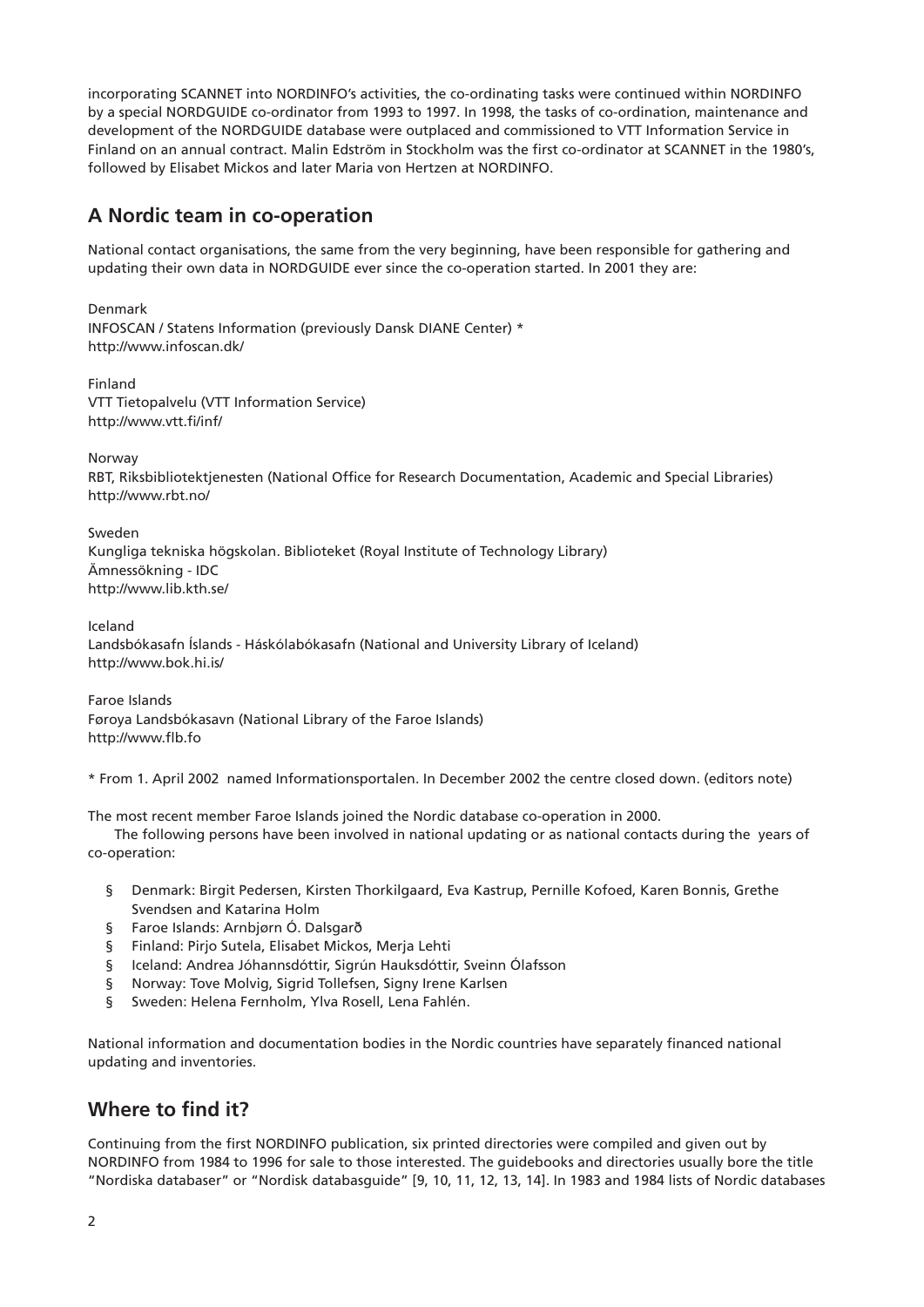were published in the newsletter SCANNET Today twice a year [2]. Before that, in 1982, Nordinfo-Nytt in a special issue on SCANNET brought a list of all the databases accessible via SCANNET [3]

The first online version of NORDGUIDE became available in 1988 for information retrieval in all Nordic countries supplied by one or two big national hosts. The online version was updated once or twice a year. The following hosts were involved during the past years:

- § Finland: VTKK (Valtion tietokoneskus, Statens datorcentral, Finnish State Computer Centre) -> TT-Tietopalvelut Oy (TT-Information Services Ltd.)
- § Sweden: DAFA Data Ab -> Sema Group Infodata AB and MIC-KIBIC (MIC vid Karolinska institutets bibliotek och informationscentral, MIC at the Karolinska Institute, Library and Information Center)
- § Norway: NSI A/S (Norsk senter for informatikk) -> Fabritius, Statens Datasentral SDS (Norwegian Government Computer Centre, up to March 1995) and Riksbibliotektjenesten RBT (Norwegian National Office for Research, Documentation, Academic and Professional Libraries, their WWW server)
- § Denmark: Forskningsbibliotekernes Edb-Kontor FEK (Danish Research Libraries, Computer Department), Dansk Bibliotekscenter DBC (Danish Library Centre) as well as INFOSCAN (1981-1993 known as The Danish DIANE Centre).

NORDGUIDE was made available via NORDINFO's gopher in 1994 and via the World Wide Web. NORDGUIDE has been available for information retrieval free-of-charge as a Web database since 1998 via NORDINFO's home page (http://otatrip.hut.fi/nordinfo/nordquide/) via the Internet.

Some of the partner countries have given out their national database guides, either printed or online. DANDOK in 1984 made an inventory of Danish databases [15].Danish DIANE Centre - later re-named INFOSCAN - started collecting and updating information about Danish databases in 1987; "Danske databaser" has been online since 1988.\*

\*In December 2002 what was left of INFOSCAN was closed by the parent body, National IT and Telecom Agency. "Danske databaser" was for a short time published as a web database. Danish databases can now be found at www.bibliotek.dk (editors note)

RBT started to gather information about Norwegian databases and registers in 1974. The first overview was published in Synopsis No. 1-2 in 1975 [17], listing also databases that were available in Norway even though not of Norwegian origin. Regular updates were published in Synopsis up to winter 1994–1995. NUBA directory was published in Norway about Norwegian databases 1981- 1982 [18]. From 1995 to 2000 RBT updated and maintained NORBASE, a database of Norwegian databases.

VTT Information Service compiled a printed directory of Finnish databases, which was published by the newspaper company Uusi Suomi in 1988 in their Business books series [16]. No special online database of only Finnish databases was made.

Ämnessökning-IDC at KTHB, the Swedish partner organisation, has given out no national versions of Swedish databases. Nevertheless, three directories have been published about all Swedish databases in the 1980's and 1990's, by DFI (Delegationen för vetenskaplig och teknisk informationsförsörjning, Delegation for Scientific and Technical Information) and Televerkets databastjänst together with Tekniska litteratursällskapet (the Swedish Society for Technical Documentation) [19, 20, 21]. Furthermore a number of directories about Swedish database supply in different fields have been given out.

# **Principles – why NORDGUIDE?**

NORDINFO's main aim is to promote co-operation in Nordic scientific information and documentation. The focus lies on improved availability of information resources, i.e. better and more efficient ways of disseminating information to researchers and other users of scientific and technical information in the Nordic countries. NORDGUIDE co-operation is thus well in line with NORDINFO's tasks.

NORDGUIDE is a good example of long-term Nordic co-operation and a unique information resource. Close and keen co-operation, common methodology and structure, a number of links and various alternatives in searching - these are some of the main strengths of NORDGUIDE.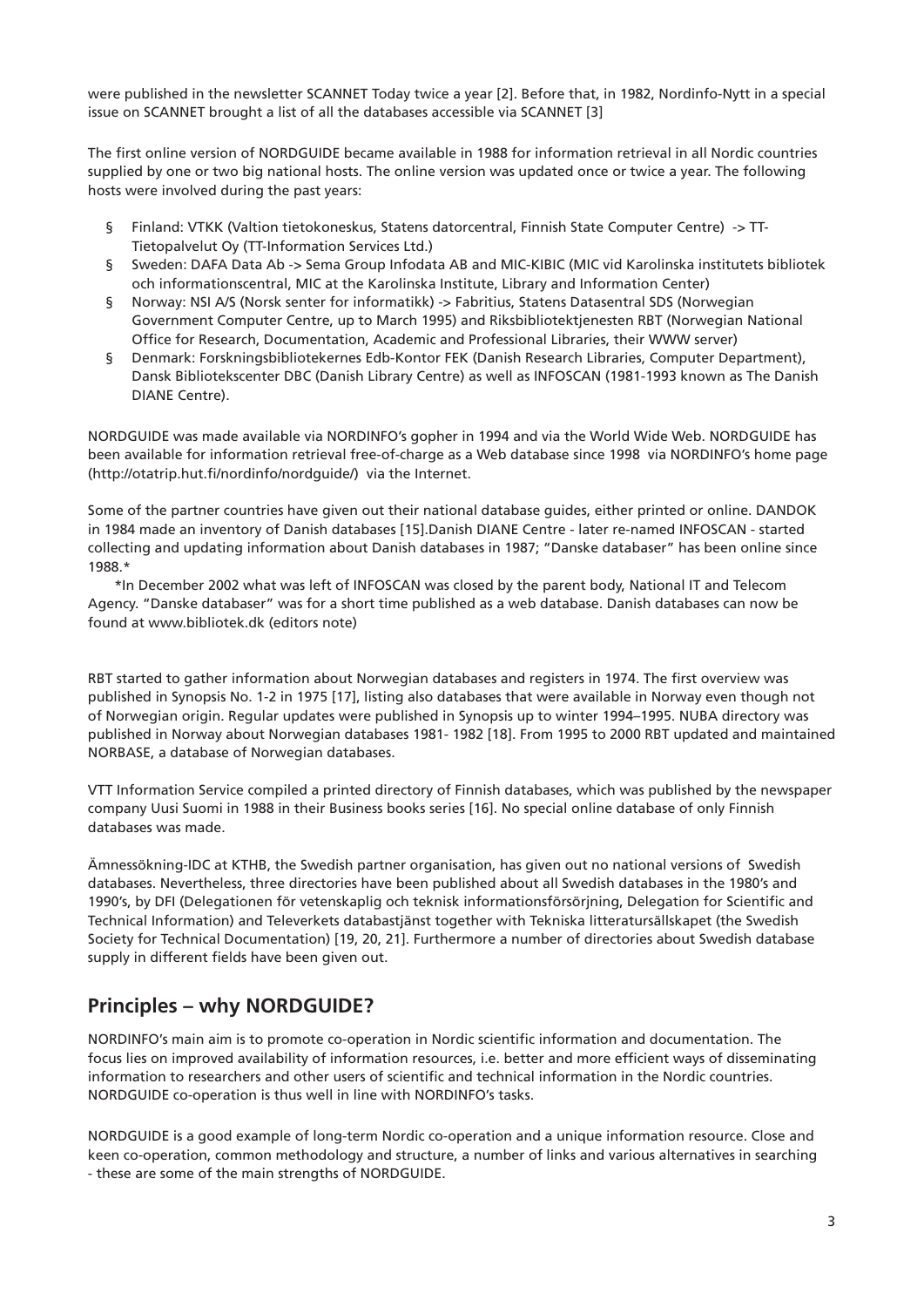A co-ordinator and national partner organisations contribute to guarantee the quality and uniformity of information presented. National partner organisations are responsible for gathering and updating their own data annually according to the principles and policy commonly agreed upon. Co-ordination, maintenance and further development of NORDGUIDE are the duties of the co-ordinating organisation.

# **Technical background**

NORDGUIDE has technically gone through a number of phases from a printed directory to an online database and further to a Web database.

Information for the database register and guide was first recorded and updated with an ordinary word-processing programme. Soon the partners moved over to CDS/ISIS, a freeware by UNESCO. In mid-1990's they started using MS Access for updating and editing the national data [6]. It was the co-ordinator's task to convert and input the data to the Nordic register, database and directory. The present NORDGUIDE, available via the Internet as a Web database, is maintained by TRIP, the established text retrieval programme in the information and documentation branch. TRIP Highway enables searching in the Web.

### **Criteria for selection**

Criteria for selecting databases to the register and database guide are commonly agreed upon. Well enough formulated at the very start, it has been possible to apply them throughout the years – with some alterations, of course, due to rapid development of the branch. The following criteria are applied in selecting a database:

- § it is produced in a Nordic country (the main criterion) or is available through a Nordic online service
- § it is searchable (cf. Gale directory: "organised for rapid retrieval via a computer"; not any WWW page whatsoever qualifies)
- § it is available online through telecommunication or other networks or direct dialling
- § it is available to the public either direct or by subscription, contract or membership.

Portable databases either on CD-ROM or on diskettes are also included, as well as WWW databases, mainly those for professional purposes.

# **Structure and searching**

Structuring and designing NORDGUIDE was the principal task of the first SCANNET co-ordinator, Ms. Malin Edström from Sweden. Thanks to her pioneering activity, we have a solid basis, which - with minor changes - is still applicable today [7].

NORDGUIDE is structured into three sections: database descriptions, producer information and host information. Each section has a number of fields to give extensive information to the searcher. The contents of all fields are searchable.

- § Database descriptions include e.g. information about the name of the database (in Nordic language and English), type of database (modification of the Cuadra and Gale directories' classifications), contents, language, geographic coverage, total size, annual growth, time span of contents, main subject and other keywords, availability media and URL address of the database and a link to it.
- § Producer-related fields contain information about the name, address, telephone, fax number, country, email and URL address of the producer and a link to the producer.
- § Host-related fields contain the host's contact information as well as information about the command language, conditions for use (subscription fee, charges, restrictions, permissions) and connection (telecommunications network, Datapak, Internet, direct dialling, telnet etc.).

Each database is given max. three main subject terms in English to describe the contents. These terms are taken out of a short and concise list compiled by the national partners according to well-known thesauri. Other terms are to be suggested by the producers themselves and listed as "keywords" in the national language or English.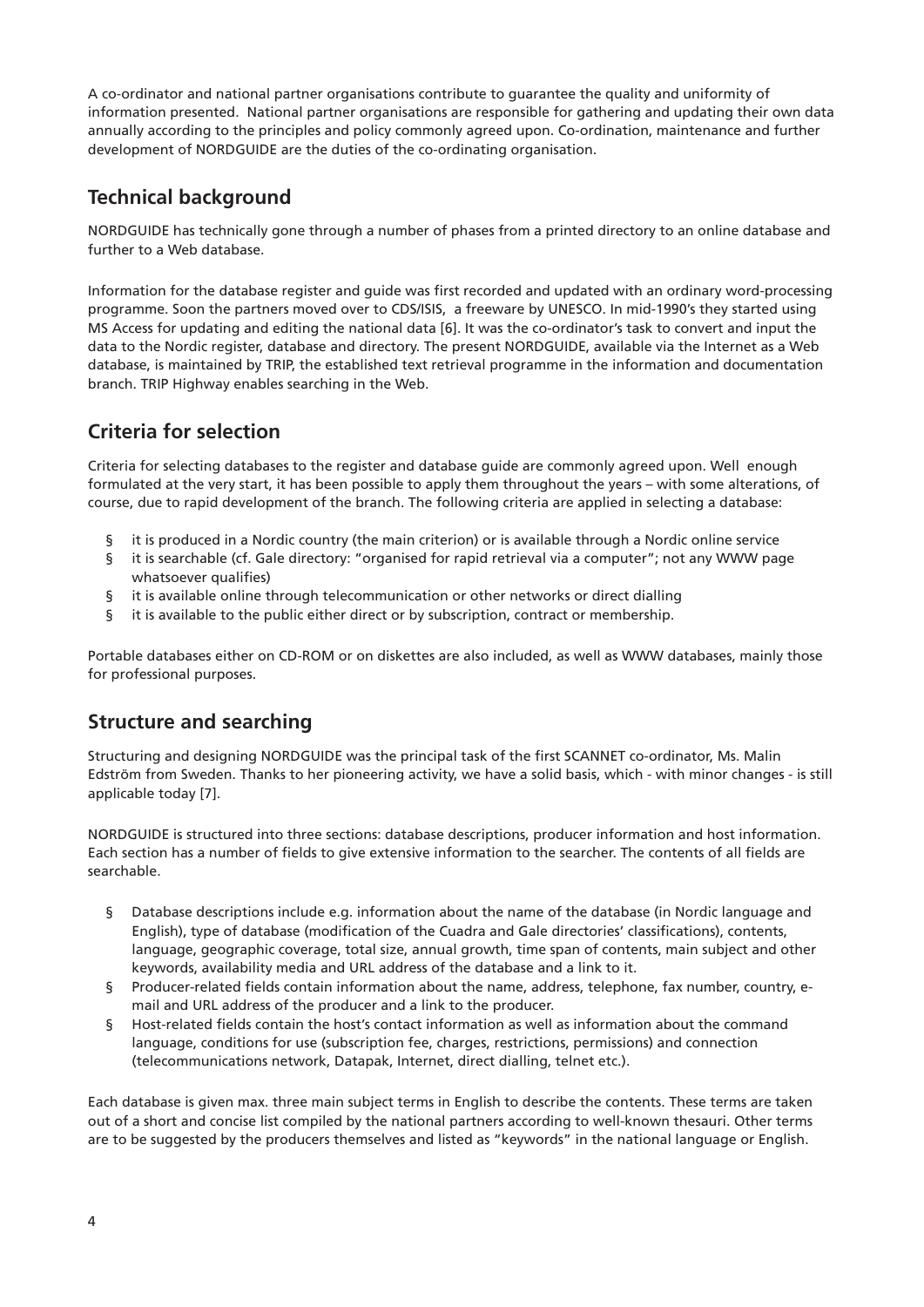The structure allows both simple and advanced searching of the present Web version. Besides searching, mere terms can be browsed. One is able to use Boolean operators and truncate words. Searching is also possible according to all Nordic countries or countrywise. A simple search implies "all fields". The advanced search form has ready-made fields with some pull-down menus or field notations to assist in searching. "Searching all fields" implies the opportunity of using field codes.

In a simple search records are sorted according to relevance: those in which the search terms appear in title, keywords or subject field will appear first on the list. As to advanced searching, one is able to sort the results by database name (alphabetically), producer, host or country. One is also able to choose the number of records to be displayed from 50 to 500.

## **Contents**

NORDGUIDE has grown steadily; showing a fivefold increase from 1985 to 2001 in the number of databases presented (table 1) [14].

|               | 1985 | 1987 | 1990 | 1992 | 1994 | 1996 | 1998 | 2000 | 2001 |
|---------------|------|------|------|------|------|------|------|------|------|
| Denmark       | 24   | 70   | 100  | 119  | 138  | 159  | 171  | 290  | 290  |
| Finland       | 27   | 70   | 124  | 172  | 221  | 261  | 299  | 326  | 329  |
| Iceland       |      |      |      |      |      |      | 6    | 6    | 6    |
| Norway        | 45   | 73   | 91   | 125  | 173  | 213  | 231  | 251  | 255  |
| Sweden        | 91   | 109  | 124  | 138  | 171  | 195  | 200  | 196  | 211  |
| Faroe Islands |      |      |      |      |      |      |      |      |      |
| Pan-Nordic    |      |      |      |      |      |      | 8    |      | 8    |
| Total         | 207  | 322  | 439  | 554  | 704  | 831  | 915  | 1076 | 1100 |

Table 1: Number of Nordic databases (Hertzen 1997 and NORDGUIDE on the Web 2001)

# **Type of database**

Classification of databases in the present NORDGUIDE is a modification of Gale directory's definitions a few years back. It was changed from the previous classification (1985 and 1987: reference, factual, full-text, mixed) and based on Cuadra's directories in 1990 and further slightly modified by the Nordic partner team. Two main groups, reference and source, have both been divided into various subgroups:

- § reference: bibliographic or referral
- § source: full-text, numeric, textual-numeric, image, sound, software, transactional.

For many years, bibliographic databases were the largest group (table 2), coming down though from 61 % share in 1985 to 38 % in 2000. During the 1990's they had a steady share of 33 to 35 %. Full-text databases have increased their share from 7 % in 1985 to 24.5 % in 2000 [11, 14].

Table 2: Share of bibliographic and full-text databases in the classification of Nordic databases, % (Nordiska databaser 1990, NORDGUIDE 1996 and NORDGUIDE on the Web 2000)

| Type / Year   | 1985 | 1987     | 1990 | 1992 | 1994 | 1996 | 2000 |
|---------------|------|----------|------|------|------|------|------|
| Bibliographic | 61x) | 53<br>X) | 33   | 35   | 33   | 33   | 38   |
| Full-text     |      | ŏ        | 19   | 20   | 19   | 19   | 24.5 |

 $x$ ) = 1985 and 1987 classification: reference

# **Main subject**

Each database is given one to three main subject terms to describe its content in NORDGUIDE, determined by the national partners. Science, technology and business prevail as important sources of information in Nordic databases. Databases about law and legal matters also account for a significant share. Library catalogues form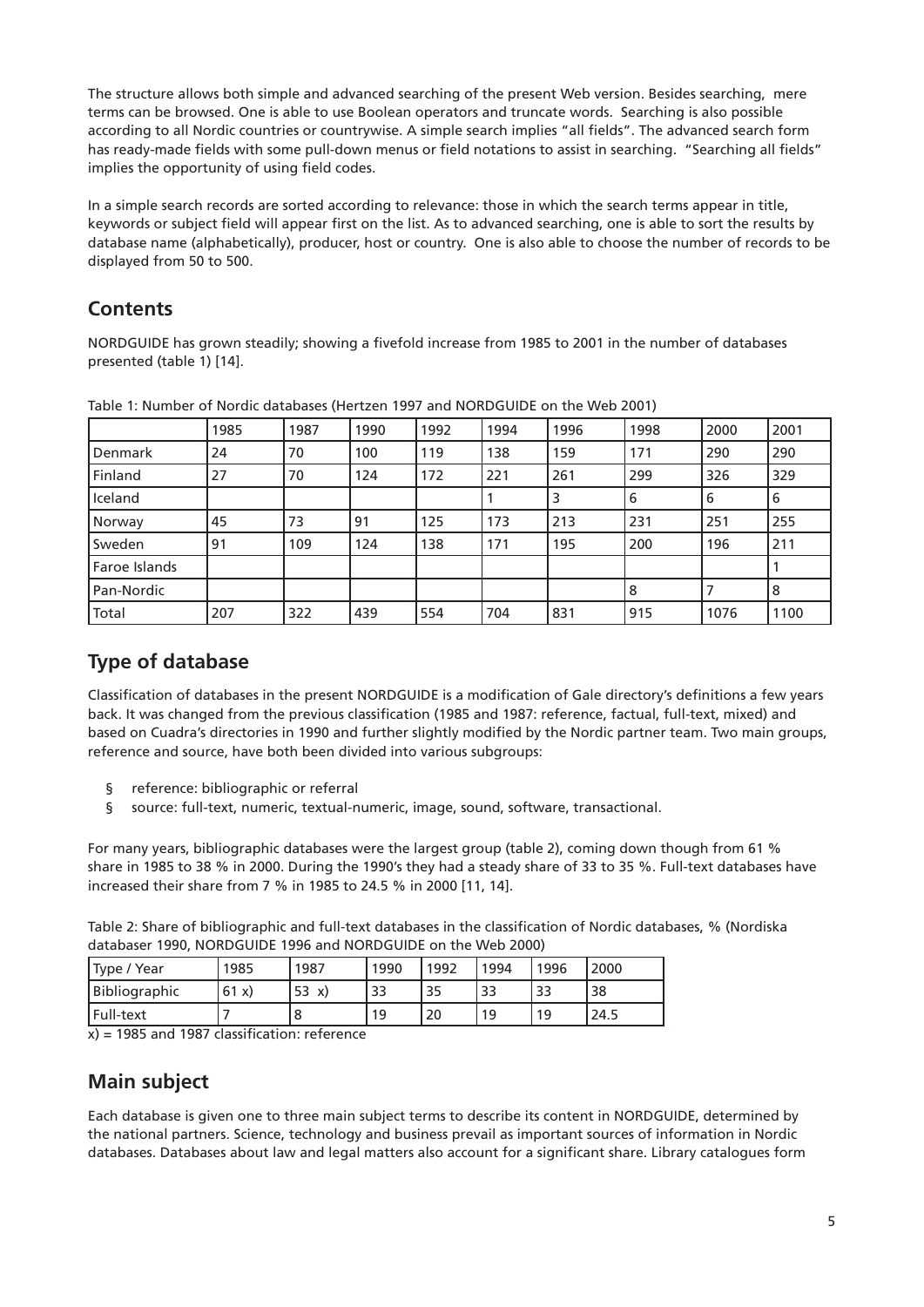a large part of databases. Scientific and research libraries have traditionally been the core of the network of information resources in all Nordic countries. Libraries were also the first to convert their registers to online format [6].

The list of main subject terms has been revised a few times so successive years are not exactly comparable. Business (business, economics or companies) as the main subject term has, however, ranged from 13 - 15 % (in 2000) to 24 % (in 1990) of Nordic databases during the past years. The share of science and technology has ranged between 16 % (in 1990) and 20 % (in 1985), that of law and legislation between 9 % (in 1992) and 17 % (in 1985).

#### **Availability media**

ASCII (American Standard Code for Information Interchange) or online databases could first be retrieved for searching via packet-switched networks, national or international. Accessing Nordic databases via such networks was possible as follows: 68 % of Nordic databases in 1985, 77 % in 1987, 81 % in 1990, 85 % in 1992, 78 % in 1994, 73 % in 1996 [11, 12, 13]. Due to very rapid development from mid-1990's onwards an ever-growing amount of Nordic databases has become available via the Internet. Online or WWW databases in 2000 cover about 75 % of Nordic supply. Offline media (CD-ROMs, diskettes, magnetic tapes) cover the rest, CD-ROMs being a majority. Still 16 % have a printed counterpart.

### **Use and supply**

In 1994 NORDINFO made a survey about future aspects of a compiled catalogue and database of Nordic databases. The use of the printed directory of Nordic databases of 1992 was also surveyed. About 300 enquiries were sent to buyers of the 1992 printed guide, and the response rate was almost 70 %.

Over 80 % had utilised the printed directory. Most of them had looked for database contents and contact information. The directory was considered useful by the majority of those who needed only Nordic information and of those who looked both for international and Nordic information. Only half of the respondents knew about the online version of the directory and only a minority had utilised it [4].

#### **NORDGUIDE 2000**

Usage of the present NORDGUIDE Web database is steadily growing, measured either by the number of user sessions or by the number of searches. From 1999 to 2000, the number of user sessions increased from about 6200 to about 8300 and that of searches from 12200 to about 15000. One half of the user sessions and searches are made by Nordic users, the other half by users elsewhere in the world.

NORDGUIDE 2001 lists about 600 databases producers and 400 hosts. Each country has but a few big hosts with dozens of databases, either in a certain field or related fields or covering various fields. The Nordic scene is, however, that of smaller hosts, even those with only one or two databases. A Nordic host supplies an average of 2.5 databases and a Nordic producer produces an average of 1.7 databases.

Besides the Nordic national partners, there are about 100 links to NORDGUIDE internationally on the World-Wide Web. Most of the links are from the Nordic countries, but also from other European countries, as well as from domains .com and .org.

#### **International co-operation**

At the end of the 1980's NORDINFO and NORDGUIDE co-ordinator gradually entered into co-operation with ECHO, the European Commission host organisation, and Cuadra, publishers of the well-known international database directories. They were regarded as a good contribution to promoting awareness and use of Nordic databases.

### **ECHO and I'M Guide**

In the autumn of 1990 NORDINFO/SCANNET agreed with ECHO (the European Commission Host Organisation) on providing information about Nordic databases for the extended DIANE guide. It was to include information about databases from non-EC countries as well [4, 8].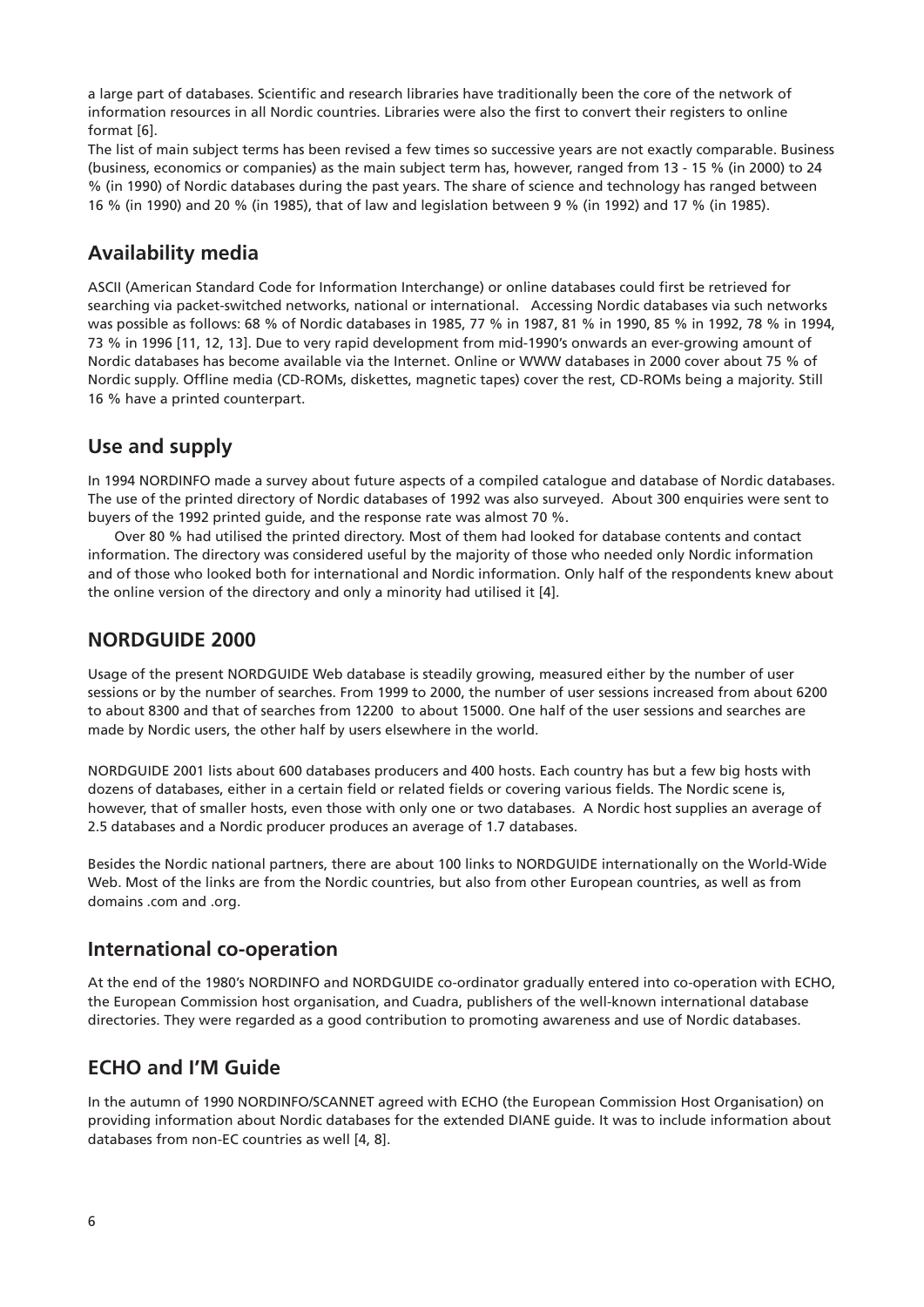DIANE Guide then turned out to I'M Guide and NORDINFO started to deliver information about Nordic databases annually to I'M Guide. Such information was separately gathered for EIIA's (European Information Industry Association) Information Market Guide. Its updating procedure differed from that of the Nordic guide, and was not of equally high standards. I'M Guide was given out in print and also as an online version at ECHO and later as a Web version. In 1999 I'M Guide had a link (http://www2.echo.lu/im-guide/)) direct to NORDGUIDE. The curtain was, however, brought down on I'M Guide in 2000.

# **Cuadra, Gale**

The 1990's began with other co-operative activities, too, i.e. discussions with Cuadra. SCANNET was to contribute to Cuadra directories by providing Nordic database information [8]. The Cuadra directories later turned to Gale directories, and NORDINFO and Gale entered into further negotiations.

Gale Directory of Databases 2001 covers 11604 unique entries [22]. Information about a large number (over 700) of Danish, Finnish, Norwegian and Swedish databases is included in the directory, though not so up-to-date as in NORDGUIDE. Nordic databases make up approximately 6 % of international database supply - one proof of the marriage of contents and high-class technological infrastructure in the Nordic countries.

### **References**

- 1. Hakulin, Lena (ed.) Databasproduktion i Norden 1978. Esbo: NORDINFO, 1981. 30 pp.: pict. + 14 app. NORDINFO-publikation 1. ISBN 951-46-5340-8
- 2. Hertzen, Maria von. SCANNET. Nordinfo-Nytt, vol. 15 (1992): 4, pp. 32-33.
- 3. Nordinfo-Nytt, vol 5 (1982): pp. 20–51
- 4. Hertzen, Maria von. Undersökning om användningen av den nordiska databasguiden. Nordinfo-Nytt, vol. 17 (1994): 2, pp. 36-39.
- 5. Inventering av databaser i Norden preliminärt förslag till uppföljning. NORDINFO PM den 2.2.1983
- 6. Lehti, Merja. NORDGUIDE still going strong. NORD IoD, 11th Nordic Conference on Information and Documentation. Reykjavik, Iceland, May 30 – June 1, 2001. Conference Proceedings [CD-ROM]. Tóra Gylfadóttir (ed.). Nord I&D Association in Iceland (2001)
- 7. Mickos, Elisabet. NORDINFOs databaser NordProj och NORDGUIDE. Nordinfo-Nytt , vol. 21 (1998): 3-4, pp. 22–29.
- 8. From the Editor & Cooperation with the DIANE guide and the Cuadra directory of online databases. Scannet Today. Dec. 1990, vol. 12, No. 2
- 9. Nordisk databasguide 1985. Register över databaser producerade i de nordiska länderna. Directory of online databases in the Nordic countries 1985. [sammanst. av] Malin Edström och Elisabet Mickos. Ballerup: Bibliotekscentralens forlag, 1986. 89 pp. NORDINFO-publikation 9. ISBN 87-552-1270-0
- 10. Mickos, Elisabet (ed.), co-editors Thorkilgaard, Kirsten; Kastrup, Eva; Lehti, Merja; Molvig, Tove; Fahlén, Lena. Nordisk databasguide 1987. Directory of online databases in the Nordic countries 1987 Register över databaser producerade i de nordiska länderna. [Esbo]: NORDINFO/SCANNET, 1988. 152 pp. NORDINFO-publikation 12. ISBN 951-47-1141-6
- 11. Mickos, Elisabet; Hertzen, Maria von (ed.); co-editors Kofoed, Pernille; Lehti, Merja; Molvig, Tove; Fahlén, Lena. Nordic databases. Nordiska databaser 1990. Directory of online databases in the Nordic countries. Esbo, NORDINFO/SCANNET, 1990. 158 pp. NORDINFO publikation 17. ISBN 941-47-3591-9
- 12. Hertzen, Maria von (ed.), co-editors Kofoed, Pernille; Mickos, Elisabet; Molvig, Tove; Fahlén, Lena. Nordic databases. Nordiska databaser 1992. Directory of online databases in the Nordic countries. Register över databaser producerade i de nordiska länderna. Esbo, NORDINFO/SCANNET, 1992. x, 202 pp. NORDINFO publikation 21. ISBN 951-47-5946-X
- 13. Hertzen, Maria von (ed.), co-editors Kofoed, Pernille; Bonnis, Karen; Mickos, Elisabet; Jóhannsdóttir, Andrea; Molvig, Tove; Fahén, Lena. Nordguide 1994. Nordic databases. Nordiska databaser. Espoo, NORDINFO, 1994. x, 236 pp. NORDINFO-publikation 29. ISBN 951-47-9334-X
- 14. Hertzen, Maria von (ed.); co-editors Svendsen, Grethe; Lehti, Merja; Hauksdottir, Sigrun; Molvig, Tove; Tollefsen, Sigrid; Fahlén, Lena. Nordguide 1996. Nordic databases. Nordiska databaser. Esbo, NORDINFO, 1997. 271 pp. NORDINFO-publikation 35. ISBN 951-53-1305-8
- 15. Dansk forskningsregistrering og databaseproduktion: Nye databaser og overlapning mellem databaser, DANDOK-notater nr. 5, 1984
- 16. Lehti, Merja. Kotimaiset tietokannat. Vantaa, Uusi Suomi -yhtiöt/Tietosanoma Oy (Business Books), 1988. 87 pp. ISBN 951-9434-53-4